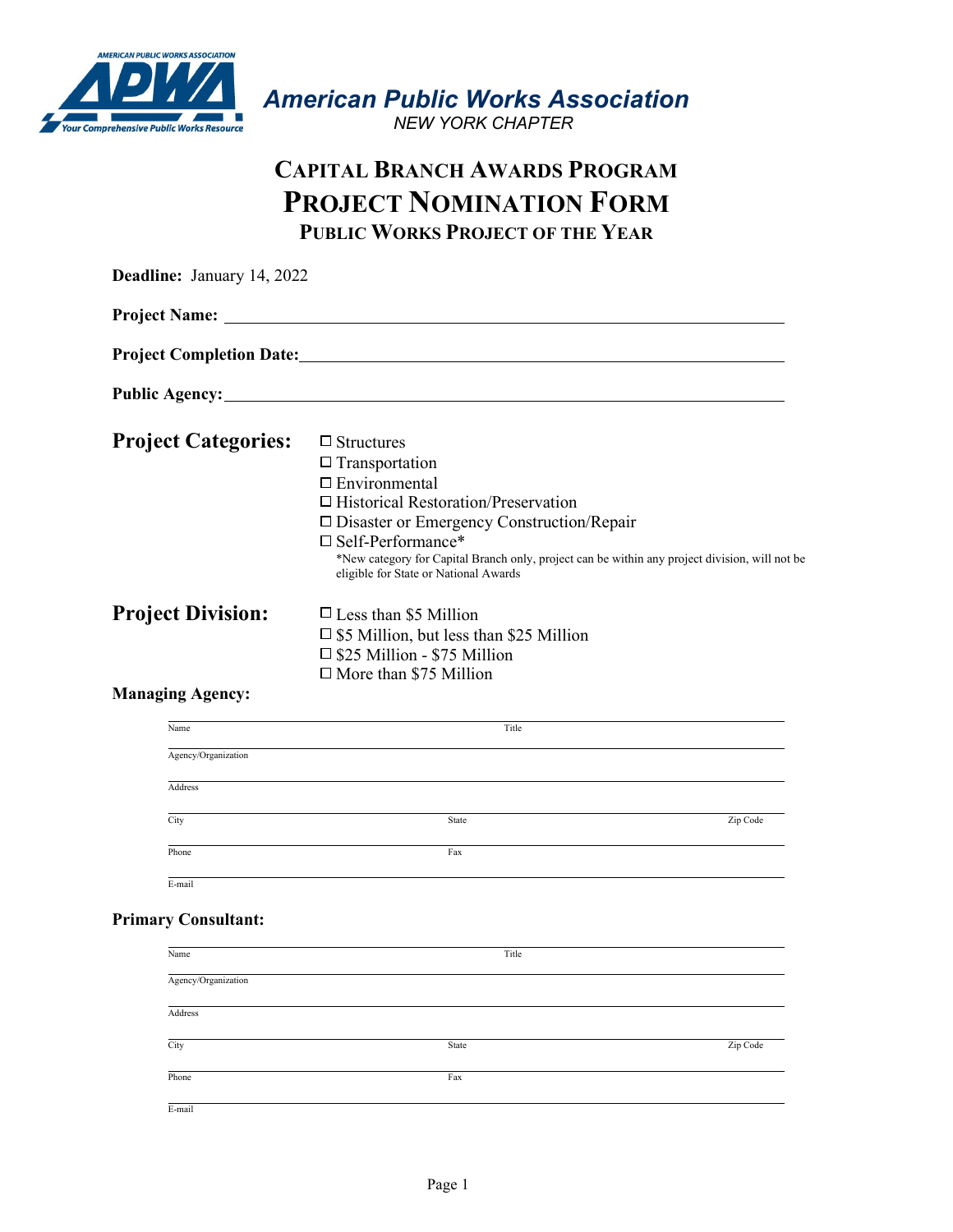

*American Public Works Association* 

 *NEW YORK CHAPTER*

## **Primary Contractor:**

| Title<br>State<br>Fax | Zip Code |
|-----------------------|----------|
|                       |          |
|                       |          |
|                       |          |
|                       |          |
|                       |          |
|                       |          |
| Title                 |          |
|                       |          |
|                       |          |
| State                 | Zip Code |
| Fax                   |          |
|                       |          |

## **Eligibility**

Public works project is defined as the physical structure and facilities that are developed, owned, and maintained by public agencies to house government functions and provide water, power, waste disposal, transportation, and similar public services in accordance with established public policy.

## **Awards Criteria**

- 1. Use of good construction management techniques and completion of the project on schedule.
- 2. Safety performance and demonstrate awareness of the need for a good overall safety program during construction.
- 3. Community relations as evidence by efforts to minimize public inconvenience due to construction, safety precautions to protect public lives and property, provision observation areas, guided tours, or other means of improving relations between the agency and the public.
- 4. Demonstrated awareness for the need to protect the environment during the project. This includes any special consideration given to particular environmental concerns raised during the course of the project.
- 5. Unusual accomplishments under adverse conditions including, but not limited to age or condition of facility, adverse weather, soil, or other site conditions over which there is no control.
- 6. Additional conditions deemed of importance to the public works agency, such as exceptional efforts to maintain quality control and, if value engineering is used, construction innovations as evidence by time and/or money-saving techniques developed and/or successfully utilized.
- 7. Use of sustainable infrastructure rating system or the equivalent (such as the Envision rating system) to ensure project is sustainable.